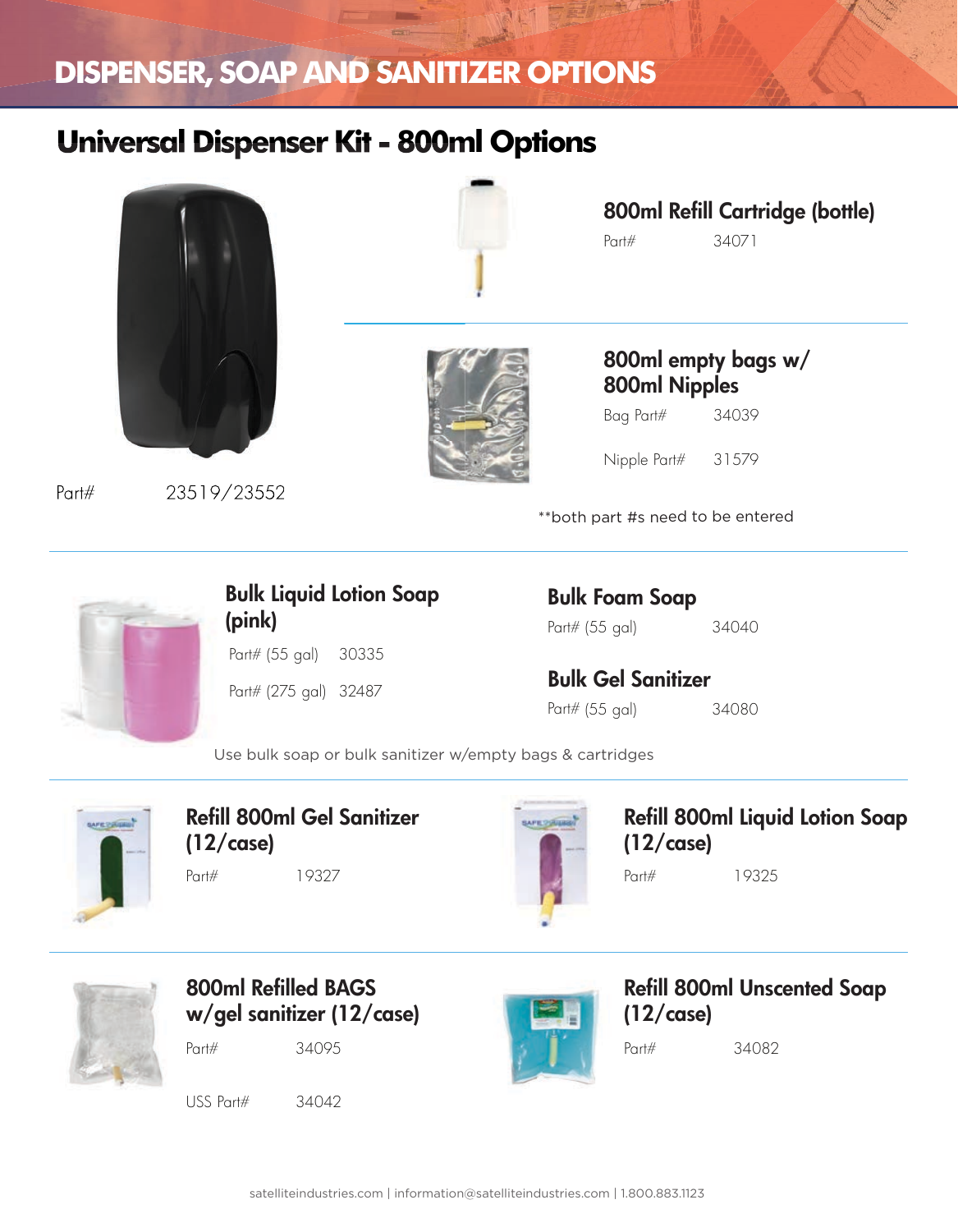### **Universal Dispenser Kit - 1000ml Options**



Part# 23520 / 23553



Part# 19326 Refill 1000ml Liquid Lotion Soap (10/case)



Refill 1000ml Gel Sanitizer (6/case)

Part# 19328



#### \*800ml empty bags with 1000ml Nipples

Bag Part# 34039

Nipple Part# 31580

\*works with 1000ml dispensers with 1000ml nipple \*\*both part #s need to be entered



#### 800ml Refill Cartridge (bottle) with 1000ml Nipples

| Part# (cartidge) | 34071 |
|------------------|-------|
| Nipple Part#     | 31580 |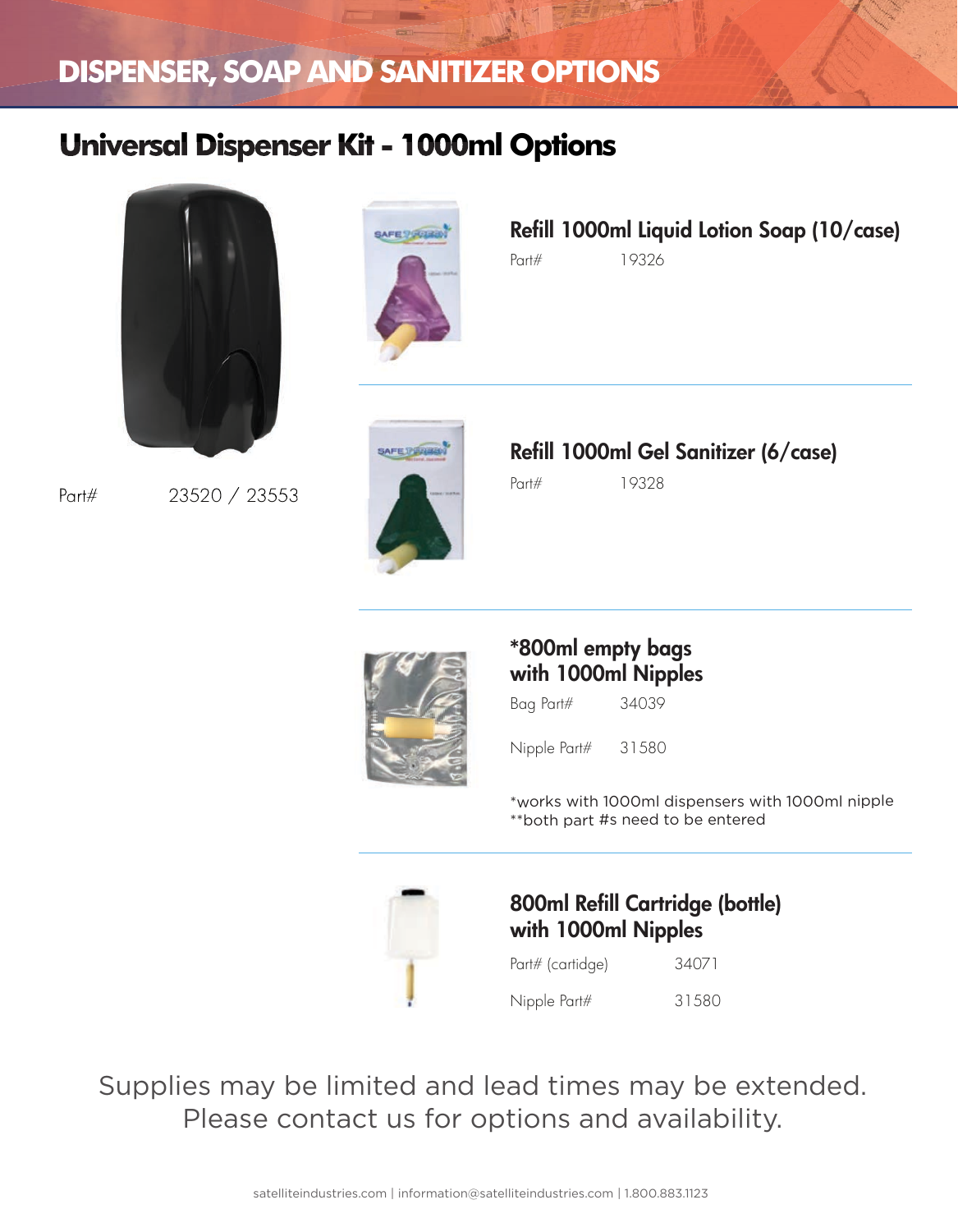# **400ml Dispenser**





Refill 400ml Liquid Soap (12/case)

Part# 9803-699

Part# 9801-699

Sold as individuals



### Refill 400ml Liquid Sanitizer (12/case)

Part# 9802-699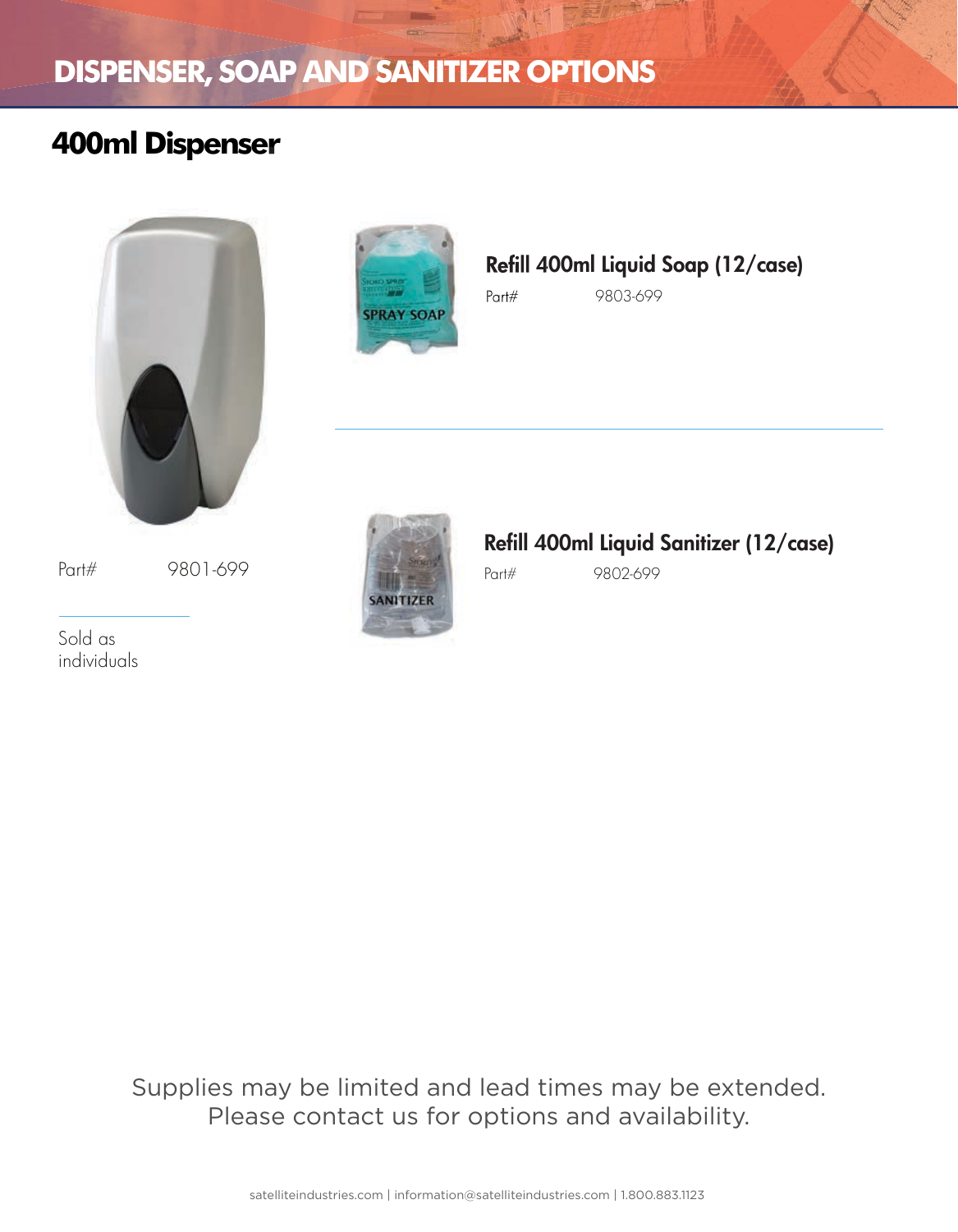### **1 Liter Dispenser**



Part# 20892 / 20895



Part# 33652 Refill 1-Liter Foam Soap (6/case)



Part# 33653 Refill 1-Liter Foam Sanitizer (6/case)



#### Refill 1-Liter Foam Sanitizer with alcohol (8/case)

Part# 34075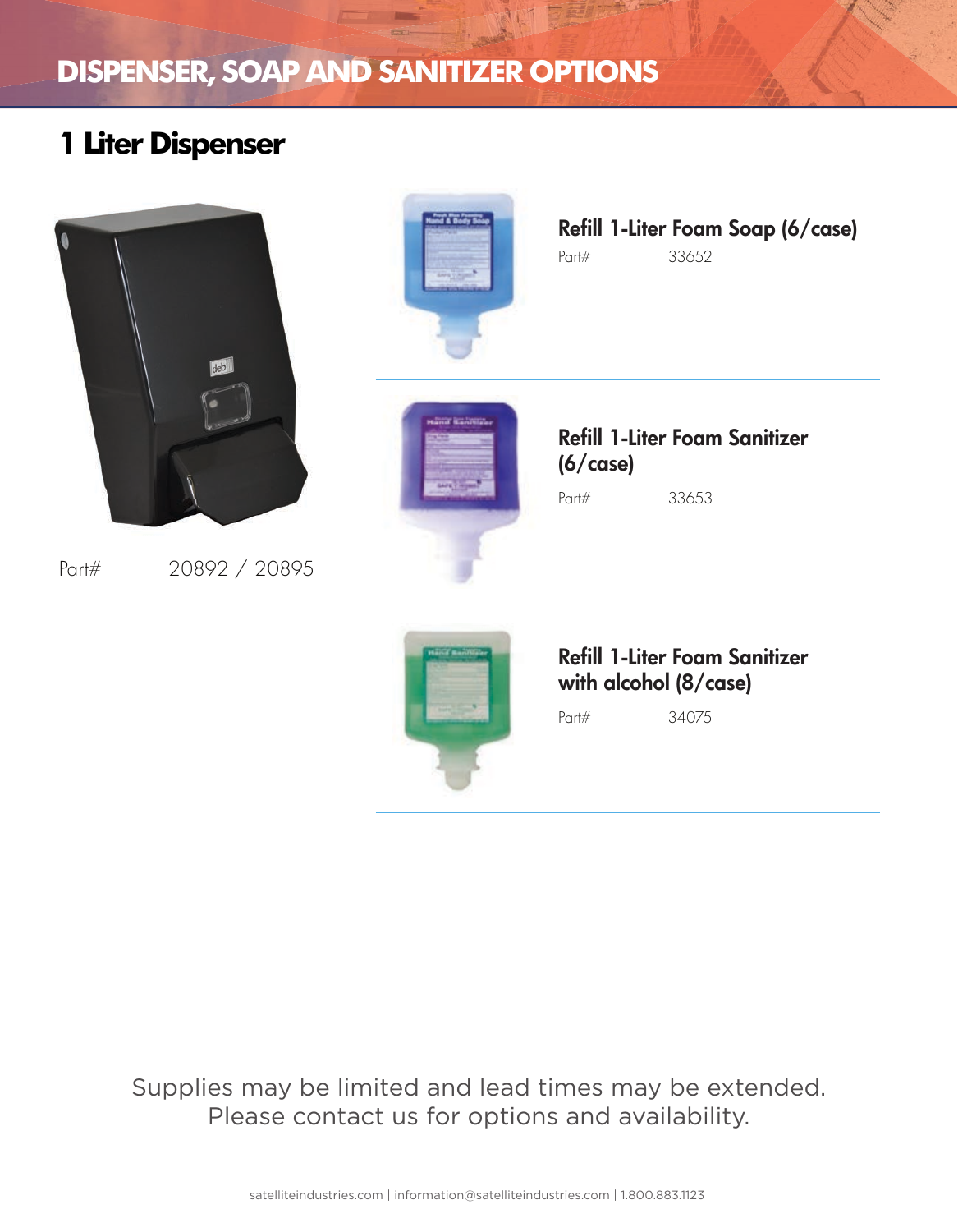### **Refillable Bulk Dispenser**





#### Bulk Liquid Lotion Soap (pink)

| Part# (55 gal)  | 30335 |
|-----------------|-------|
| Part# (275 gal) | 32487 |

Part# 34068



Part# (55 gal) 34040 Bulk Foam Soap

#### Bulk Gel Sanitizer Part# (55 gal) 34080